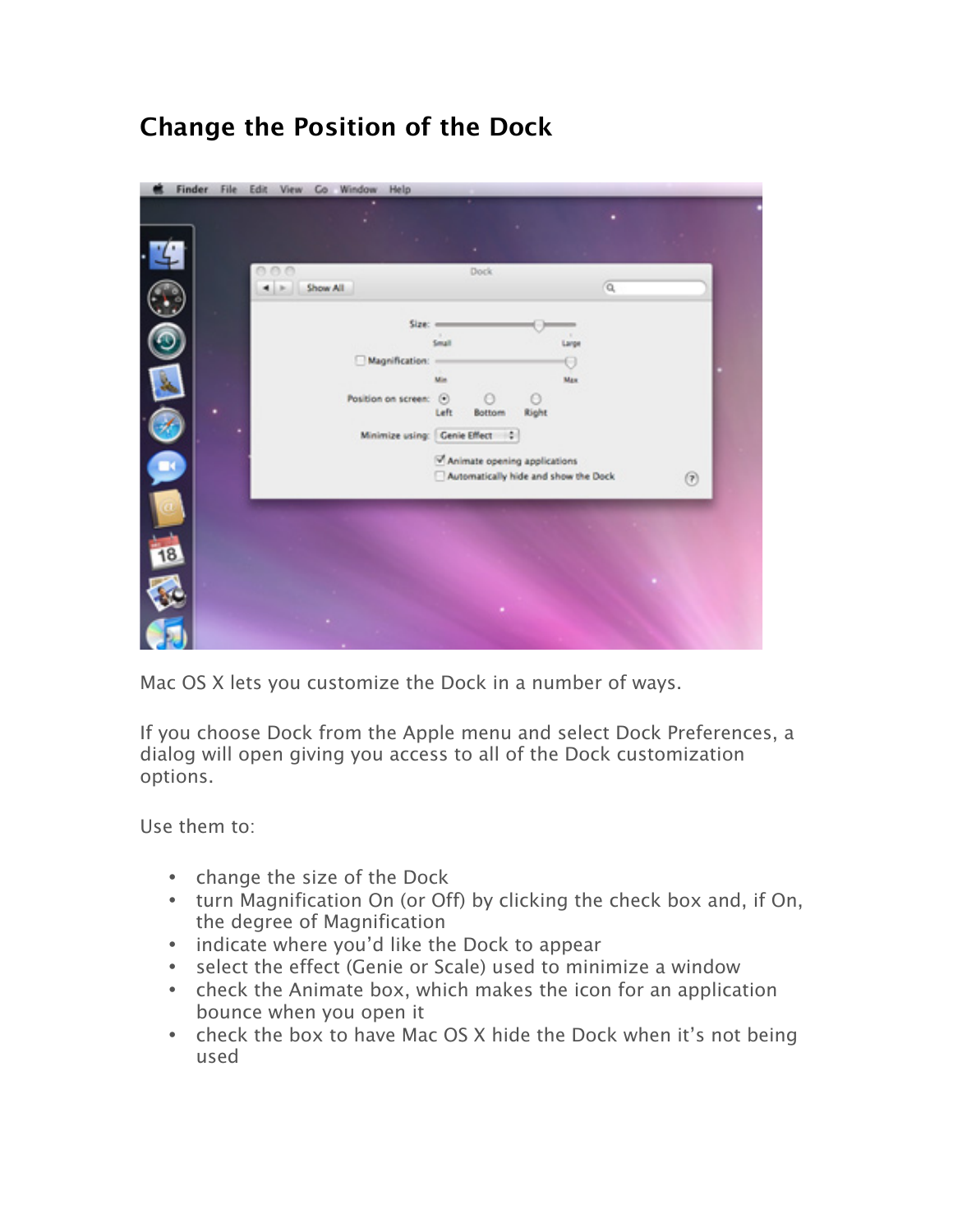## **Add an Application to the Dock**



If you enjoy the convenience of the Dock, you can make it even more useful by adding items to it you use regularly. Here, for example, you'll find two ways to add one or more applications to your Dock.

Let's say you're currently using Keynote '08, your favorite presentation software, and would like to keep it in the Dock at all times. Right-click on its icon in the Dock, and select Keep in Dock from the contextual menu that appears.

Or try this option. Open the Applications folder, grab Text Edit, and drag it to the Dock. Next time you want to use Text Edit, just click its icon in the Dock.

You can use this method to add multiple applications just as easily. In that open Applications folder, choose Calculator and Dictionary, two handy utilities, and drag both into the Dock.